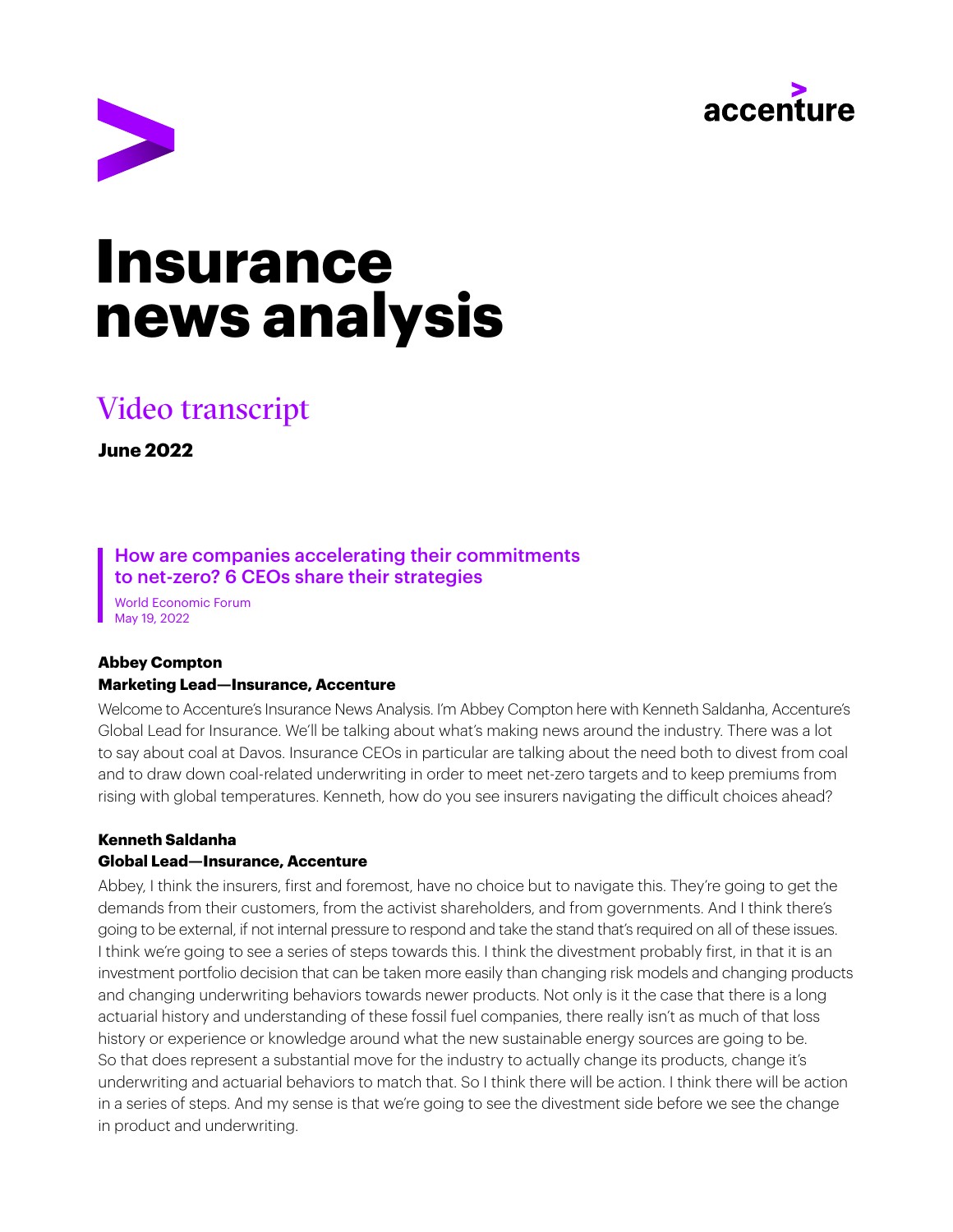# A block in Massachusetts is the test site for ways to cool cities in the summer

NPR May 24, 2022

#### **Abbey**

Well, increasing global temperatures are also linked to increases and heat-related illness and deaths. We've talked before about how this exacerbates risk across the spectrum of insurance, life insurance, workers comp, disability, etc. But we now see community-based organizations collecting more data to identify dangerous hotspots. Are these the kinds of public-private partnerships insurers might tap into to help mitigate the heat related risk?

#### **Kenneth**

Again, I think Abbey, I think insurers are going to use every means possible to actually respond to these changes. The fact is all of the loss prediction models have actually been upended by global warming. The industry used to talk about attritional losses and catastrophic losses, and they still do. But the fact is that that line has blurred, very substantial. You just see so many more of these extreme weather read incidents that are playing out across the board. And at the same time we've seen, not only physical health but mental health claims and losses really spike, particularly with all the isolation of COVID in the last two years. And so you see this real shift in what experience insurers are having for what used to be the same book of business. And we just talked about on the fossil fuel to sustainable fuel, that's a big shift of underlying risk and product. There actually isn't a change in product for things like fire and extreme heat or disability. But we're seeing a completely different risk profile. So I think there's certainly the... all of the organizations, local organizations are stepping in to this to create this visibility. It's also the place where we see a lot of focus when it comes to data and modelling some of this with AI to try to find these patterns that are not around on the long, long trend of actuarial tables. So I think these communities will be a part of that. I think it'll be a core part of what we see in the data analysis and the AI/ML efforts to actually understand how to deal with these new loss patterns.

# Improved results from predictive analytics for Life Insurers

Actuarial Post June 2022

#### **Abbey**

So, you blogged last month about the three levels of insurance industry data analytics. We now see results from a survey of European insurers showing 80% of those who use predictive analytics, the most advanced level, with positive business impacts to both top and bottom line. However, many say that they struggle with and house facility stretched by these large volumes of data. What do you see insurers needing to do in order to really get their data flowing?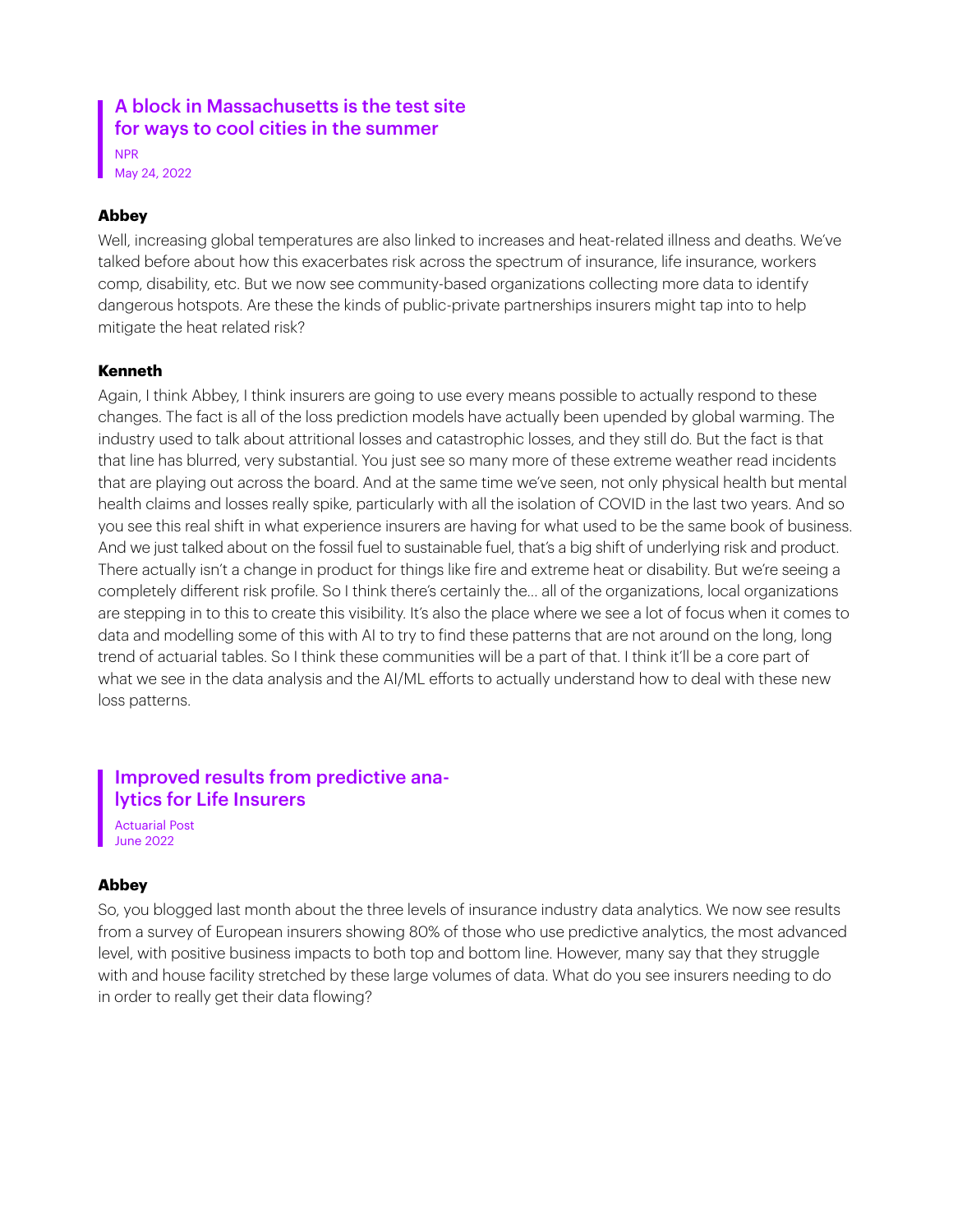#### **Kenneth**

I think data quality and data architecture have been recognized now in insurance, and I think everywhere, as the ongoing fuel for any of these changes. So I think the notion of having a digital core doesn't really work unless you have the data quality to actually act on that. So I think what we're seeing with insurers is a recognition that the in-house resources just aren't going to be enough. And what used to be, "We will look outside for data enrichment," so essentially for external data sources, is becoming I think a broader recognition that working with the data ecosystem, whether it's for sourcing data, analyzing data, any of that, is actually much more in the cards right now. You add to that, Abbey, the incredible crunch we're seeing on talent, and it's almost impossible for any organization, and certainly, for any insurers to actually field and run the kind of talent to do the data analytics that they'd like to do in order to match what's being asked for in market. So I think we are going to see absolutely the notion of the data ecosystem expanding from not just data sourcing, but the actual analytics and the curating and the creation of the ability to use this data effectively in the market.

# Allstate files patent application for "insurance VR simulator"

Insurance Business May 31, 2022

#### **Abbey**

We've talked about the risks of customers wearing VR headsets and accidentally damaging their own property. Now we're seeing ways VR can help drivers test their abilities and understand the damage and cost that may result from simulated accidents. Do you see these kinds of VR, virtual reality, customer experiences improving the real-life reality of insurance underwriting?

#### Kenneth

I think that absolutely will, Abbey. And I think when we look at... you know, to be fair, simulations and learning from simulations are not new. Whether we talk about... when we talk about the insurance industry, participating in education for teen drivers by creating simulations of drunk driving, right? These are the vehicles that were built with slightly delayed responses into their steering or the brakes or, at the time, clutch and accelerate, right? So this, this notion of simulating and learning through simulation has been well established. It used to be mechanical and now it's moving into virtual. So when we talk about the metaverse continuum one of the very first use cases for most insurers is around training, and this is going to be one of them. It used to be that insurers would have buildings that they would set on fire and then have their claims adjusters learn about what was happening.

It's a lot easier to do that virtually and lot cheaper to do that virtually, and have them not only walk through burnt-out buildings, but flooded basements and and leaking faucets and leaking mains, etc. So I think we will see a lot of activity on the training side this. And when it comes to what's happening with underwriting, certainly on the one hand, there'll be just underwriting to understand risk profiles of a factory or an office building or a home, right? So commercial or personal, I think we will see underwriters learning in those environments. I think the, not so much the virtual but but the data that surrounds creating those simulations will also be used on the underwriting side. So when we think about the metaverse continuum for insurance I think we probably see a start with training, including training for underwriters, But I think it will expand into what that metaverse enables in it in terms of its underlying data as well.